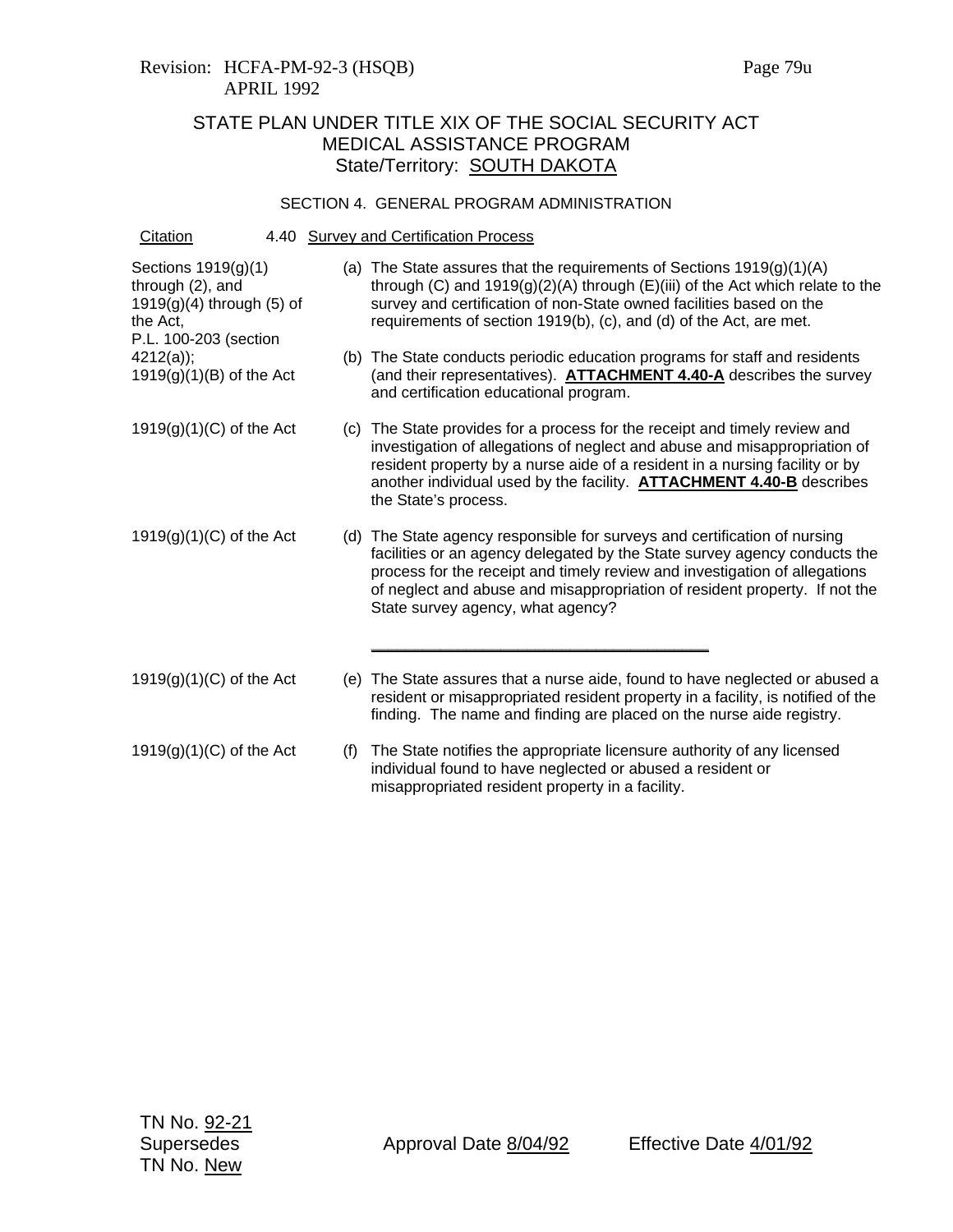### Revision: HCFA-PM-92-3 (HSQB) Page 79v APRIL 1992

# STATE PLAN UNDER TITLE XIX OF THE SOCIAL SECURITY ACT MEDICAL ASSISTANCE PROGRAM State/Territory: SOUTH DAKOTA

### SECTION 4. GENERAL PROGRAM ADMINISTRATION

| Citation                               |     | 4.40 Survey and Certification Process (continued)                                                                                                                                                                                                                                                                                                                                                                                                                                                                                                                                                          |
|----------------------------------------|-----|------------------------------------------------------------------------------------------------------------------------------------------------------------------------------------------------------------------------------------------------------------------------------------------------------------------------------------------------------------------------------------------------------------------------------------------------------------------------------------------------------------------------------------------------------------------------------------------------------------|
| Section 1919(g)(2)(A)(i)<br>of the Act |     | (g) The State has procedures, as provided for at section $1919(g)(2)(A)(i)$ , for<br>the scheduling and conduct of standard surveys to assure that the State<br>has taken all reasonable steps to avoid giving notice through the<br>scheduling procedures and the conduct of the surveys themselves.<br><b>ATTACHMENT 4.40-C</b> describes the State's procedures.                                                                                                                                                                                                                                        |
| 1919(g)(2)(A)(ii) of the<br>Act        |     | (h) The State assures that each facility shall have a standard survey which<br>includes (for a case-mix stratified sample of residents) a survey of the<br>quality of care furnished, as measured by indicators of medical, nursing,<br>and rehabilitative care, dietary and nutritional services, activities and<br>social participation, and sanitation, infection control, and the physical<br>environment, written plans of care and audit of resident's assessments,<br>and a review of compliance with resident's rights not later than 15 months<br>after the date of the previous standard survey. |
| $1919(g)(2)(A)(iii)(I)$ of the<br>Act  | (i) | The State assures that the statewide average interval between standard<br>surveys of nursing facilities does not exceed 12 months.                                                                                                                                                                                                                                                                                                                                                                                                                                                                         |
| $1919(g)(2)(A)(iii)(II)$ of the<br>Act | (i) | The State may conduct a special standard or special abbreviated<br>standard survey within 2 months of any change of ownership,<br>administration, management, or director of nursing of the nursing facility<br>to determine whether the change has resulted in any decline in the quality<br>of care furnished in the facility.                                                                                                                                                                                                                                                                           |
| $1919(g)(2)(B)$ of the Act             | (k) | The State conducts extended surveys immediately or, if not practicable,<br>not later than 2 weeks following a completed standard survey in a nursing<br>facility which is found to have provided substandard care or in any other<br>facility at the Secretary's or State's discretion.                                                                                                                                                                                                                                                                                                                    |
| $1919(g)(2)(C)$ of the Act             | (1) | The State conducts standard and extended surveys based upon a<br>protocol, i.e., survey forms, methods, procedures, and quidelines<br>developed by HCFA, using individuals in the survey team who meet<br>minimum qualifications established by the Secretary.                                                                                                                                                                                                                                                                                                                                             |